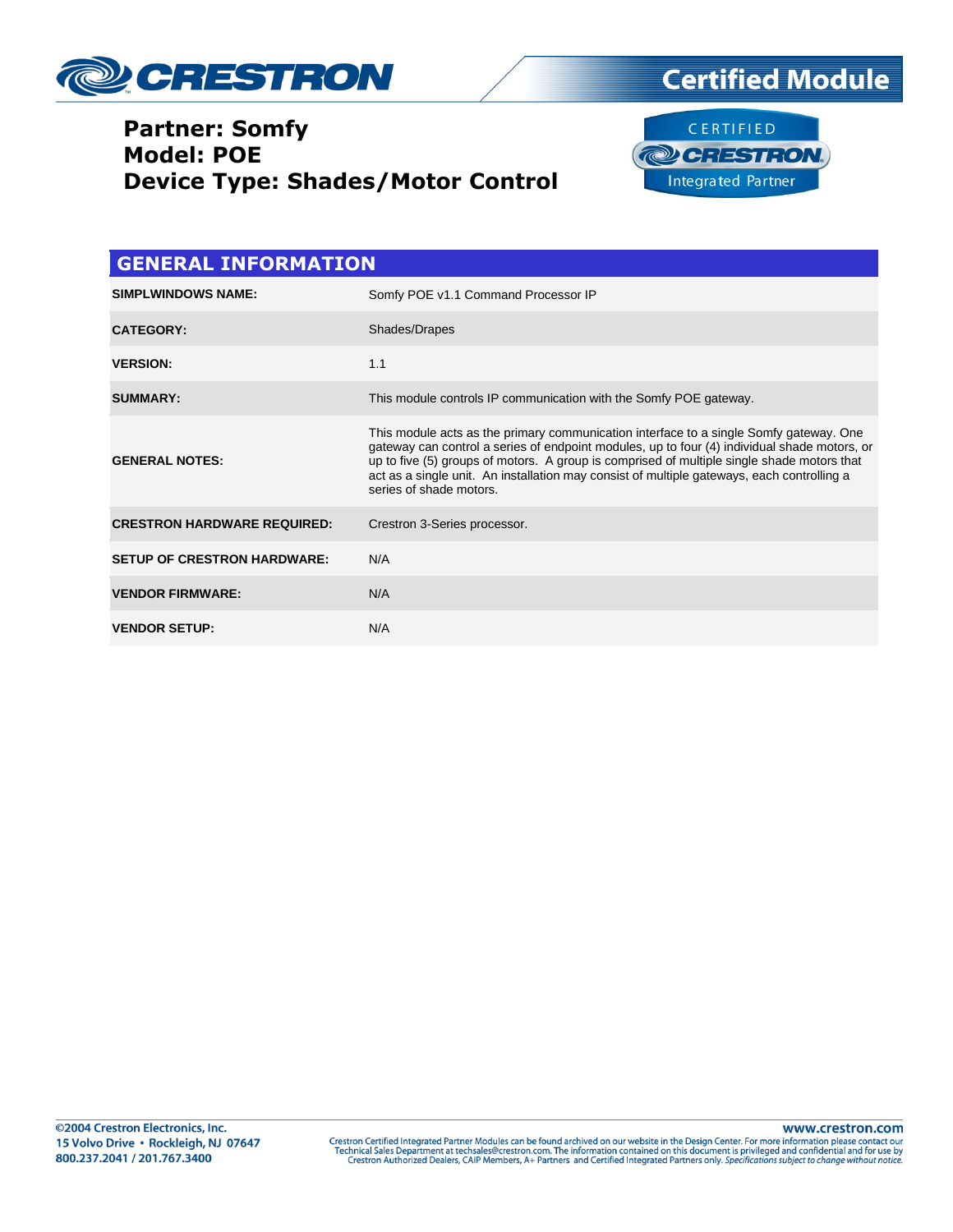



**Certified Module** 

| <b>PARAMETER:</b>           |                                                                                                                                                                                                                                                                                                                                  |
|-----------------------------|----------------------------------------------------------------------------------------------------------------------------------------------------------------------------------------------------------------------------------------------------------------------------------------------------------------------------------|
| <b>Command Processor ID</b> | Setting to indicate the unique identifier of the command processor module. A single<br>program can contain multiple command processor modules where multiple gateways are<br>involved. Each command processor module must have a unique ID. An ID is referenced in<br>all endpoint modules controlled by the particular gateway. |
| <b>IP</b> Address           | Setting to indicate the IP address of the gateway to control.                                                                                                                                                                                                                                                                    |
| Port                        | Setting to indicate the remote IP port for device communication. The default port for the<br>gateway is 44100.                                                                                                                                                                                                                   |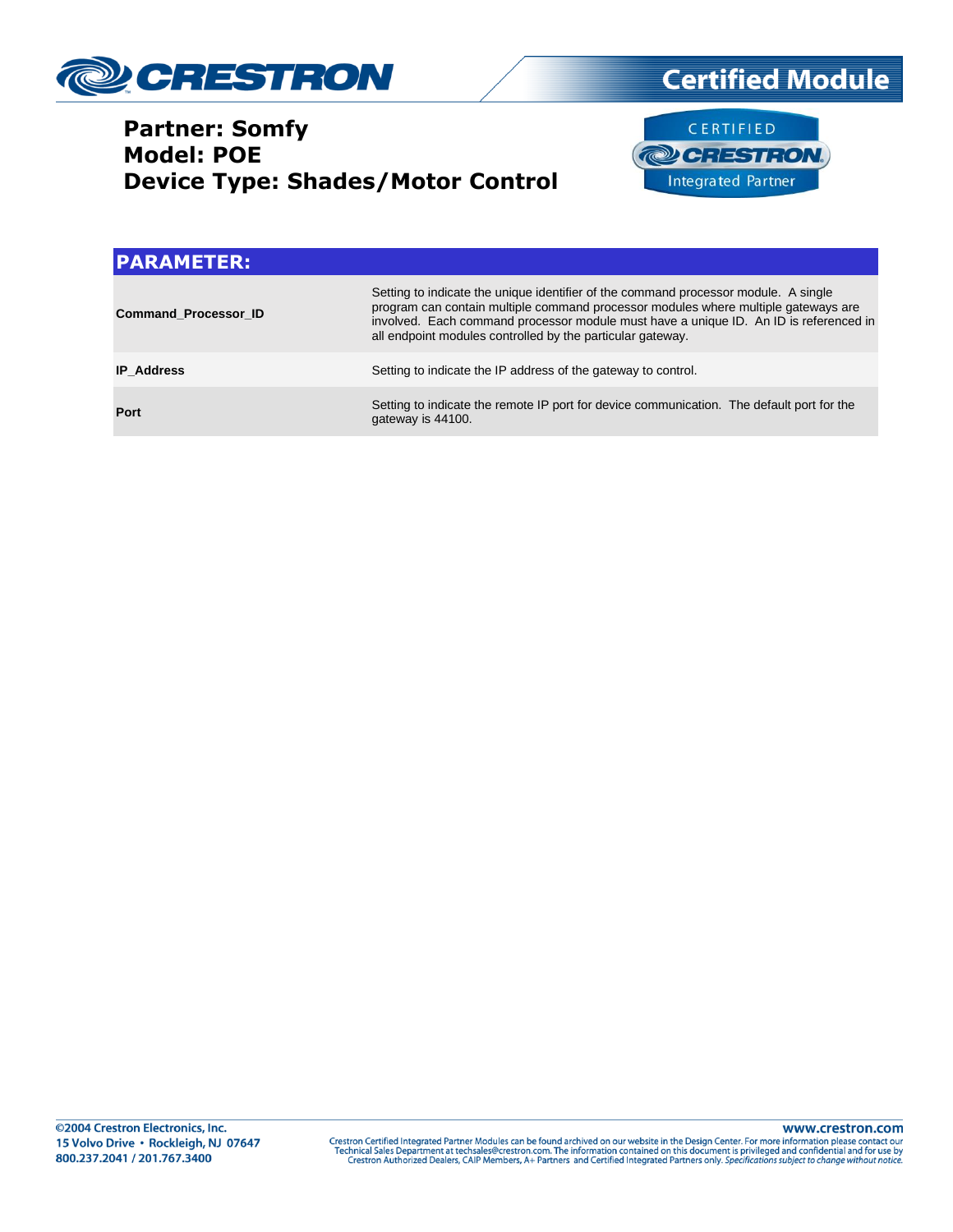





| <b>CONTROL:</b>        |   |                                                                                                                                                                                                                                                                                                                                  |
|------------------------|---|----------------------------------------------------------------------------------------------------------------------------------------------------------------------------------------------------------------------------------------------------------------------------------------------------------------------------------|
| <b>Connect</b>         | D | Pulse to establish communication with the gateway and start the module "heartbeat"<br>which is used to maintain communication with the gateway by periodically sending<br>ping requests to confirm the gateway is still communicating with the control system.                                                                   |
| <b>Disconnect</b>      | D | Pulse to break communication with the gateway and stop the module "heartbeat".                                                                                                                                                                                                                                                   |
| Reconnect              | D | Pulse to re-establish communication with the gateway. This signal is provided as a<br>convenience should it be desired to reinitialize at any point. Initialization will<br>automatically occur when the program starts.                                                                                                         |
| <b>Enable Feedback</b> | D | Pulse to toggle motion feedback on or off. When enabled, position feedback will be<br>sent to the module while the shade is moving. This feedback can be desirable when<br>a user interface contains a graphical element to show the position of the shade.                                                                      |
| Enable_Debug           | D | Pulse to toggle the internal trace messages printed in SIMPL Debugger. These<br>messages may be useful while debugging to see what processes are occurring<br>within the module. Note it is highly recommended to leave debugging disabled<br>unless actively debugging as it causes much additional signal traffic in Debugger. |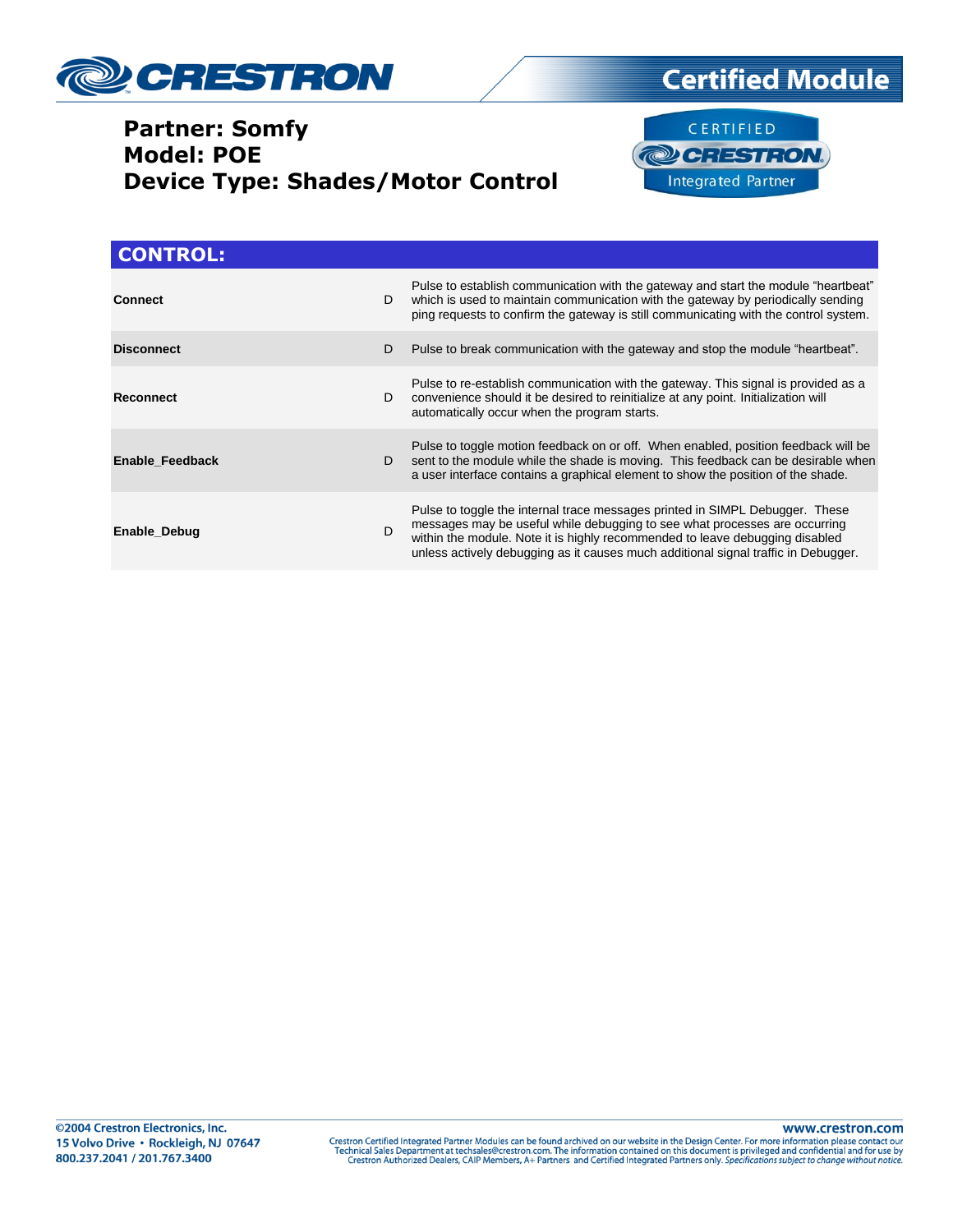





| <b>FEEDBACK:</b>        |   |                                                                                                                                                                                                                                                                                                   |
|-------------------------|---|---------------------------------------------------------------------------------------------------------------------------------------------------------------------------------------------------------------------------------------------------------------------------------------------------|
| <b>Is Communicating</b> | D | High to indicate that communication has been established with the gateway. Once<br>communication has been established, the module will start sending periodic<br>heartbeats to the device.                                                                                                        |
| <b>Is Initialized</b>   | D | High to indicate the gateway module is initialized. A gateway is only initialized<br>when all of the endpoints controlled by the gateway are initialized. An endpoint is<br>initialized when its current position has been refreshed in the module after initial<br>communication is established. |